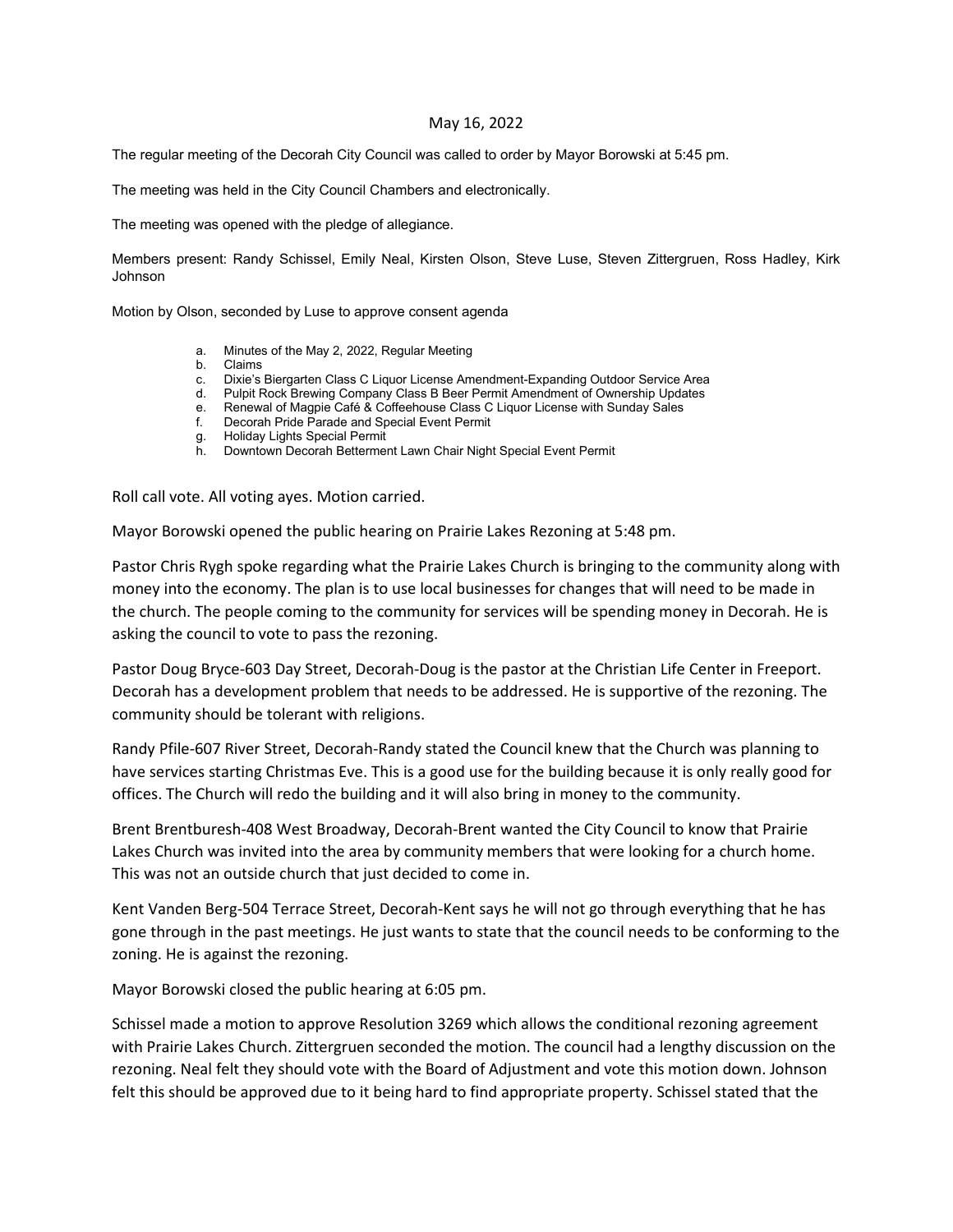City has already allowed other property tax exempt businesses in that area, should allow the Church also. Olson feels that this is not the right spot for the Church, he will be voting no. Roll call vote. Ayes: Schissel, Zittergruen, Hadley, Jonson. Nays: Neal, Olson, Luse. Motion carried.

Motion by Schissel, seconded by Zittergruen to approve the first reading of an ordinance rezoning for Prairie Lakes Church. Roll call vote. Ayes: Schissel, Zittergruen, Hadley, Johnson. Nays: Neal, Olson, Luse. Motion carried.

Mayor Borowski opened the public hearing on the FYE' 22 budget amendments at 6:33 pm. No comments. Mayor Borowski closed the public hearing at 6:35 pm. City Clerk, Keri Sand, gave an overview of the amendments. Zittergruen made a motion to approve Resolution 3270 approving the FYE '22 budget amendments, Schissel seconded the motion. Roll call vote. All voting ayes. Motion carried.

Mayor Borowski opened the public hearing at 6:36 pm on the plans, specifications, form of contract, and taking bids for the Decorah 2022 alley improvement project. No comments. Mayor Borowski closed the public hearing at 6:37 pm. Luse made a motion to approve Resolution 3271 approving the plans, specifications, form of contract, and awarding the Decorah 2022 alley improvement project. Olson seconded the motion. Roll call vote. All voting ayes. Motion carried.

Schissel made a motion to approve the site plan for Helms Funeral Home, Olson seconded the motion. Roll call vote. All voting ayes. Motion carried. Scott Helms took the opportunity to introduce himself to the Council. He thanked everyone for their help through the process.

Neal made a motion to approve the 28E Agreement with the Senior Citizens Center with the addendum to have a sign put back up to show where the Senior Citizen Center is located. Luse seconded the motion. Roll call vote. All voting ayes. Motion carried.

Luse made a motion to approve the 28E Agreement with Northeast Iowa Housing Trust, Hadley seconded the motion. Roll call vote. All voting ayes. Motion carried.

Hadley made a motion to approve the MOU with Decorah Real Estate, Luse seconded the motion. Roll call vote. Ayes: Hadley, Luse, Neal, Olson, Johnson, Zittergruen. Schissel stated that he passed, he wanted more information. Motion carried. Decorah Real Estate will move forward with their proposal of housing in the Decorah area.

Luse made a motion to approve Resolution 3272 rescinding Resolution 3234 and approve the Farmer's Market in Kind Agreement. Olson seconded the motion. Goedken explained that this would waive the Farmer's Market Special Event fee and it would also stop the city plowing snow in the Phelps Cemetery. Roll call vote. Ayes: Luse, Olson, Schissel, Zittergruen, Hadley, Johnson. Nays: Neal. Motion carried. Goedken will be in touch with the Phelps Cemetery care takers, so they are aware before this winter.

Luse made a motion to approve Resolution 3273 for the IDOT GAVI Airport Grant, Olson seconded the motion. Goedken explained that this would allow up to \$300,000.00 in revenue for projects at the Airport for maintenance on the terminal hangar. Roll call vote. All voting ayes. Motion carried.

Hadley made a motion to approve Resolution 3274 setting a public hearing for the Decorah 2022 Street Improvements-Asphalt Resurfacing Project. Neal seconded the motion. Roll call vote. All voting ayes. Motion carried.